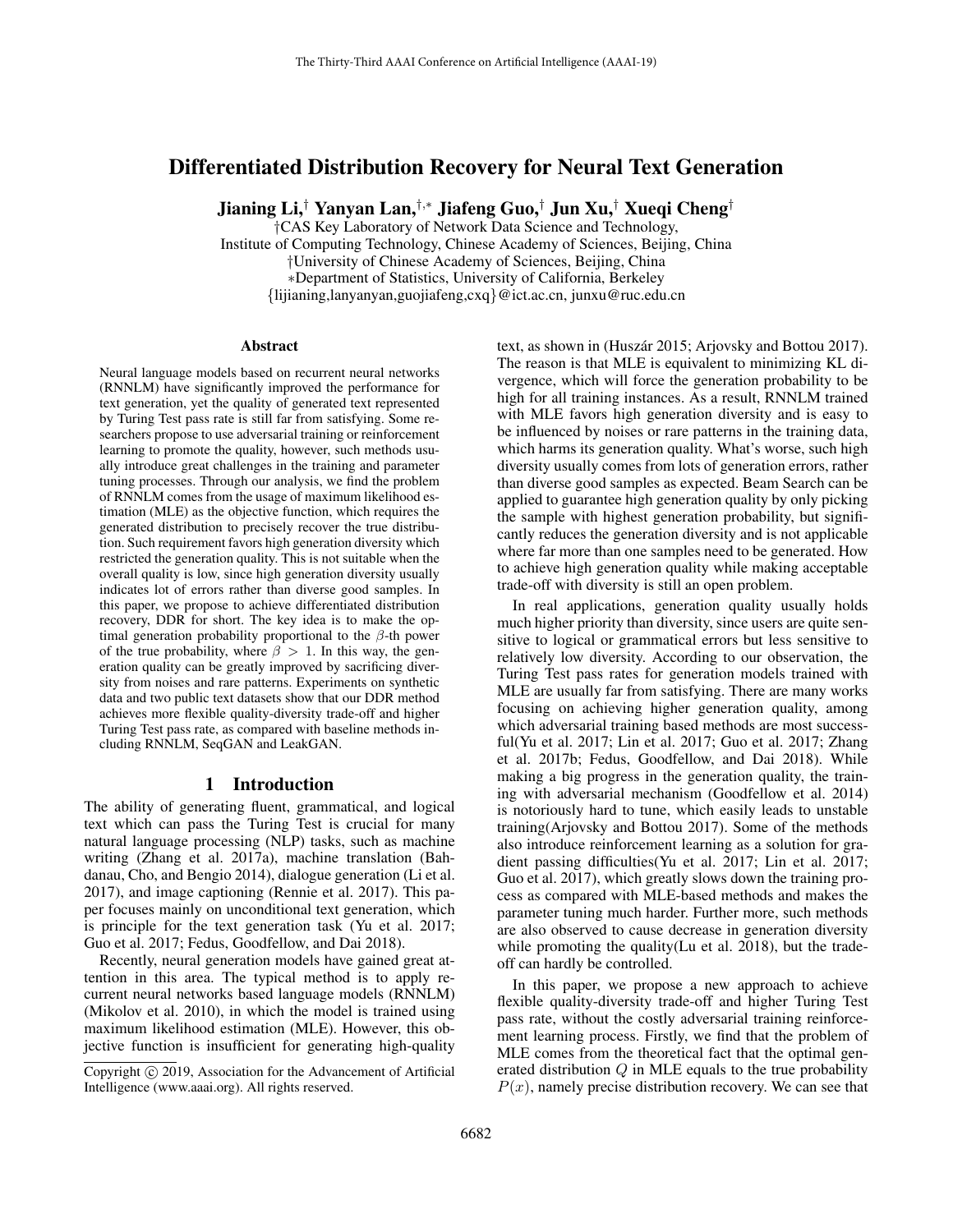this rigorous requirement favors high generation probability over all training instances, thus is easily to be influenced by the noises or rare patterns in the training data. This paper aims at achieving a differentiate distribution recovery instead, namely DDR. The key idea is to make the optimal generation probability proportional to the  $\beta$ -th power of the true probability with normalization, where  $\beta > 1$ . In this way, significant patterns and rare patterns will be differentiated more clearly, and the influence of noises or rare patterns can be alleviated. Under a generalized form of objective functions  $\mathbb{E}_{x \sim P} f[Q(x)]$ , we find a family of functions  $f(z) = \alpha z^{1/\alpha} - \alpha, \alpha > 1$ , to satisfy our requirements with  $\alpha = \frac{\beta}{\beta - 1}$ . In this case, the optimal generated probability can be represented as  $Q^*(x) = P(x)^{\beta} / \sum_x P(x)^{\beta}$ . More interestingly, if  $\alpha$  goes to infinity, the function f becomes the log function used in MLE, i.e.  $f(z) = \ln z$ . Therefore, this function acts as a good substitution for the MLE as the objective function.

Compared with SeqGAN (Yu et al. 2017) and LeakGAN (Guo et al. 2017), models in our DDR method can be trained end to end similarly as RNNLM, without costly adversarial training or reinforcement learning process. We conduct experiments on both a synthetic dataset and two real-world public datasets. We observe that the generation quality gradually increases as we lowering  $\alpha$  on all datasets, indicating quality improvement. While achieving competitive generation quality with SeqGAN and LeakGAN at the same diversity level, DDR can achieve higher quality by further lowering  $\alpha$ , showing flexible trade-off control. Human evaluation results gives accordant results, where DDR achieves higher Turing Test pass rate. In addition, we also show the robustness of DDR by adding noise in training data. While RNNLM starts to generate bad samples, our method keeps its ability of generating high-quality samples.

## 2 Related Work

Generating high-quality text has been a critical challenge for the NLP community. Since the success application of deep learning, neural text generation models have been developed rapidly, and gained some improvements. Among these neural text generation models, the most typical one is RNNLM proposed by (Mikolov et al. 2010). RNNLM models the distribution of text data with recurrent neural networks by decomposing the joint probability into a product of a series of conditional probabilities. The model is usually trained with maximum likelihood estimation (MLE) for an precise distribution recovery, which tries to maximize the probability of each training instance.

RNNLM trained with MLE are claimed to be suffering from the exposure bias problem, as shown by (Bengio et al. 2015), which leads to globally-incoherent generation. This problem occurs when an unseen prefix were generated during decoding, causing confusion for the generation of next word. (Bengio et al. 2015) propose Scheduled Sampling to alleviate this problem, which forces the model to take into account of decoding behaviour in the training period. Later (Lamb et al. 2016) provide a stronger solution called Professor Forcing which utilizes adversarial training to ensure



Figure 1: Illustration of the RNNLM architecture.

similar behaviours between training and decoding period. Despite successful targeting on the exposure bias problem, these works achieve relatively small improvement on generation quality. Our method does not target this problem directly, but in fact alleviate it by discouraging the generation of rare patterns, thus lowering the probability of generating an unseen prefix.

Recently, some works propose to use reinforcement learning techniques to guide the RNNLM to further improve the generation quality. For example, (Norouzi et al. 2016) and (Jaques et al. 2016) propose to combine MLE objective together with task-specific expected reward for better generation of sequential data. However there's currently no satisfying reward for high-quality text generation. PG-BLEU introduced in (Yu et al. 2017) use the target BLEU scores (Papineni et al. 2002) as the reward function, but later shows unacceptable low generation diversity(Lu et al. 2018).

Significant progress in this area was made after wide applications of adversarial training. (Yu et al. 2017) first introduce GANs to text generation tasks, called SeqGAN. This work uses policy gradient method together with Monte-Carlo sampling, making gradient-passing possible for discrete data. With the help of adversarial training, a higher generation quality is achieved. Later (Lin et al. 2017) introduce RankGAN, which uses a ranking mechanism for better reward signals and further improves the generation quality. Afterwards, (Guo et al. 2017) propose LeakGAN, which aims at long text generation using a hierarchical architecture. By leaking information from Discriminator to the Generator and incorporating dilated connections in the Generator, LeakGAN gets strong generation ability and achieves current state-of-the-art on text generation quality (Lu et al. 2018). Other works include that, (Fedus, Goodfellow, and Dai 2018) propose another adversarial framework to predict a word using surrounding words with actor-critic method. (Zhang et al. 2017b) apply feature matching for adversarial training instead of policy gradient method and also achieve higher generation quality.

Although recent methods have gained improvements on generation quality, they rely on adversarial training or reinforcement learning framework for modeling and optimization, which usually introduces difficulties in training and parameter tuning process. In this paper, we propose DDR instead to improve the generation quality of RNNLM, without the costly adversarial training and reinforcement learning process.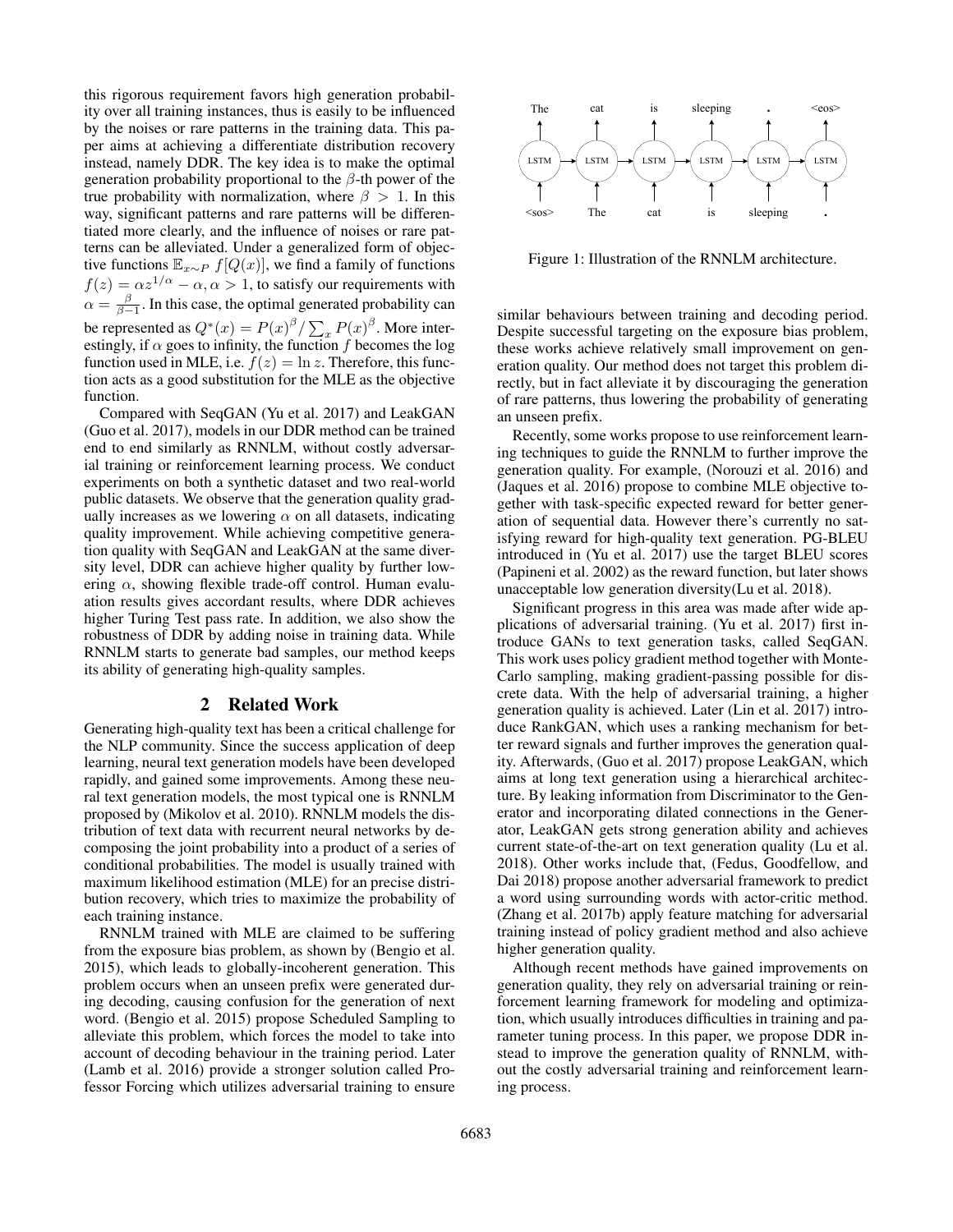## 3 RNN Language Models

First, we introduce the typical RNNLM. Recurrent neural networks (RNNs) are well suited for processing sequential data, due to its recurrent nature. (Mikolov et al. 2010) first introduce RNNs for language modeling (RNNLM), that is, modeling the probability distribution of the language given the dataset. Here we denote sequence with length  $T$  as  $Y_{1:T}$ . RNNLM models the probability of  $Y_{1:T}$  by decomposing  $P(Y_{1:T})$  into a product of a series of conditional probabilities:

$$
P(Y_{1:T}) = \prod_{t=1}^{T} P(y_t|Y_{1:t-1}),
$$

where  $y_t$  is the t-th token in  $Y_{1:T}$ , and  $Y_{1:0}$  represents a special start token. To encourage capturing long-term dependencies, the RNN cells are usually implemented by LSTM (Hochreiter and Schmidhuber 1997). The model architecture is shown in Fig. 1.

Maximum likelihood estimation (MLE, a.k.a. Teacher Forcing) (Williams and Zipser 1989) is usually used for training RNNLM. Given a dataset  ${Y_{1:T}^i\}_{i=1}^N$  whose elements are i.i.d. sampled from the real distribution  $P$ , MLE tries to find a model with distribution Q by maximizing the log-likelihood:

$$
\max_{Q} \mathbb{E}_{Y_{1:T} \sim P} \log Q(Y_{1:T}) = \frac{1}{N} \sum_{i=1}^{N} \log Q(Y_{1:T}^i)
$$

$$
= \frac{1}{N} \sum_{i=1}^{N} \sum_{t=1}^{T} \log Q(y_t | Y_{1:t-1}^i).
$$

This objective is equivalent to minimizing the Kullback-Leibler (KL) divergence, as shown in (Arjovsky and Bottou 2017).

$$
KL(P||Q) = \sum_{Y_{1:T}} P(Y_{1:T})log \frac{P(Y_{1:T})}{Q(Y_{1:T})}.
$$

The value of KL divergence reaches its minimum at  $Q = P$ , which means MLE pushes model  $Q$  towards the real distribution  $P$  and achieves its optimal solution with a precise recovery of the real distribution.

Considering the expression of KL divergence, we can see that KL divergence is very sensitive on the value of  $Q(Y_{1:T})$ . If the true probability of  $Y_{1:T}$  is positive, i.e.  $P(Y_{1:T}) > 0$ , the value inside KL goes to infinity as  $Q(Y_{1:T}) \to 0$ . This means KL divergence punishes much if real samples are not fitted well, showing a favor of high generation diversity. However, this is problematic when the training data contains some noises or rare patterns, which is often the case for realworld text data. The model wastes lot of its attention trying to fit such data, thus hurting its generation quality. In fact, such diversity from noises and rare pattern is not necessary, since it usually leads to generation errors in practice.

Notice that in theory, a model achieves highest diversity with uniform distribution, and achieves highest quality by always generating one best sample. However, neither of these two trivial cases are acceptable in practice. Our goal is thus to achieve higher Turing Test pass rate with flexible control of quality-diversity trade-off, while keeping competitive generation quality at certain diversity level.

## 4 Method

In this section, we propose a new differentiated distribution recovery approach, to replace the precise distribution recovery approach of MLE.

#### 4.1 Differentiated Distribution Recovery

To make the model less influenced by samples with noises and rare patterns, we require the model to focus on fitting more significant patterns or instances with higher true probability. Instead of recovering the true probability distribution, the generated distribution need to differentiate between instances with higher probability and lower ones. To achieve this target, we require the generated probability be proportional to the true probability, shown as

$$
Q(x) \propto P(x)^{\beta}.
$$

With  $\beta > 1$ , we could expect that samples with higher real probability are augmented, while samples with lower real probability are discouraged. We call this approach *Differentiated Distribution Recovery* (DDR), since it gives differentiated treatment for different samples when trying to recover the real distribution. An illustration of DDR applied on a toy distribution is shown in Fig. 2.

We show that DDR achieves flexible quality-diversity trade-off control on this toy distribution. In Fig. 2, we see the quality increases while diversity decreases as  $\beta$  grows, such trade-off can be flexibly controlled by the parameter  $\beta$ . Also, DDR becomes more robust against noises with larger  $\beta$ s on quality evaluation, especially for smaller noises.

The next question is, how to make this approach possible in practice. In the following section, we propose a new objective function, with which the optimal generated probability can be written as the above form.

### 4.2 Objective Function

Consider a generalized form of the objective functions

$$
\max_{Q} \mathbb{E}_{x \sim P} f[Q(x)],
$$

where  $f$  is a real-valued monotonously increasing function.

We prove that DDR is achieved by using a family of  $f$ functions, as shown in the following theorem.

Theorem 1. *Let* P *and* Q *be two discrete distributions. With an objective defined as*

$$
\max_{Q} \mathbb{E}_{x \sim P} f[Q(x)],
$$

where  $f(Q(x); \alpha) = \alpha \cdot Q(x)^{\frac{1}{\alpha}} - \alpha$  and  $\alpha > 1$ . The optimal Q *with respect to the objective can be written as:*

$$
Q^*(x) = \frac{P(x)^{\beta}}{\sum_x P(x)^{\beta}}, \quad \beta = \frac{\alpha}{\alpha - 1}.
$$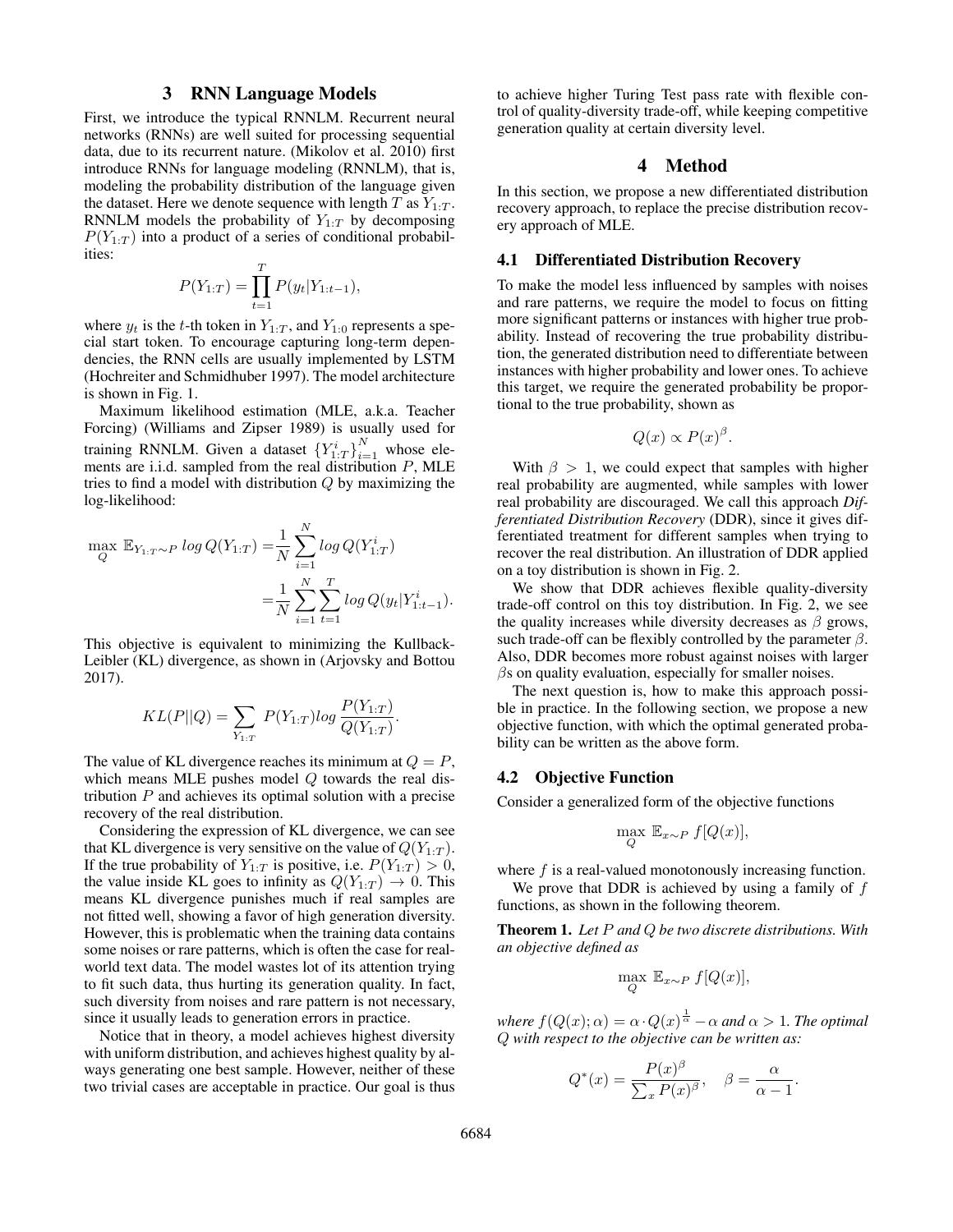

Figure 2: Illustration of differentiated distribution recovery behavior of DDR on a toy categorical distribution. (a):The ground truth distribution  $P(x)$  as well as optimal model distribution  $Q(x)$  under different βs. (b): Changes of generation quality and diversity as  $\beta$  grows in DDR. Lower Negative Log-Likelihood(NLL) indicates higher quality, and higher Entropy indicates higher diversity. (c): Generation quality changes as we blend the toy distribution with a uniform distribution as noise. Perturbation Rate shows the proportion of added noise.

*Proof.* The objective is a constrained optimization problem with following constraints

$$
\sum_{x} Q(x) = 1, \quad 0 \le Q(x) \le 1,
$$

which can be solved by applying method of Lagrange multipliers. The Lagrange function is

$$
L(Q(x), \lambda, \gamma, \eta) = \sum_{x} P(x) \cdot f[Q(x)]
$$
  
+  $\lambda[1 - \sum_{x} Q(x)] - \gamma Q(x) + \eta[Q(x) - 1].$ 

Optimal solution is reached where the first derivatives equal 0:

$$
\frac{\partial L}{\partial Q(x)} = 0, \frac{\partial L}{\partial \lambda} = 0, \frac{\partial L}{\partial \gamma} = 0, \frac{\partial L}{\partial \eta} = 0.
$$

From the first equation, we have

$$
P(x) \cdot f'[Q^*(x)] = c,
$$

where  $c = \lambda + \gamma - \eta$ . Note that f' takes derivative on  $Q(x)$ rather than  $x$ , so that

$$
f'[Q(x)] = Q(x)^{\frac{1-\alpha}{\alpha}}.
$$

Put this equation back into the first restriction above, we get

$$
P(x) \cdot Q^*(x)^{\frac{1-\alpha}{\alpha}} = c,
$$

which can be rewritten as  $Q^*(x) = \left[\frac{P(x)}{c}\right]^{\frac{\alpha}{\alpha-1}}$ . Then we denote  $\frac{\alpha}{\alpha-1}$  as  $\beta$  and do summation over x on both sides, we get

$$
\sum_x\big[\frac{P(x)}{c}\big]^\beta=1,
$$

by solving which we can get the value of  $c$ :

$$
c = (\sum_{x} P(x)^{\beta})^{\frac{1}{\beta}}.
$$

Put  $c$  back into the equation above, we have

$$
Q^*(x) = \frac{P(x)^{\beta}}{\sum_x P(x)^{\beta}},
$$

thus finish the proof.



Figure 3: Illustration of our proposed function  $f$ . We can see f gradually changes from linear to logarithmic as  $\alpha$  grows.

According to Theorem 1, DDR can be realised by setting the function  $f$  as

$$
f(Q(x); \alpha) = \alpha \cdot Q(x)^{\frac{1}{\alpha}} - \alpha, \quad \alpha = \frac{\beta}{\beta - 1} > 1.
$$

As long as  $\alpha > 1$ , we have  $\beta > 1$ , and  $\beta$  grows monotonously as  $\alpha$  decreases. This is an asymptotic function family from linear to logarithmic as  $\alpha$  grows (See Fig. 3 for illustration). We have

$$
f(Q(x); 1) = Q(x) - 1,
$$
  

$$
\lim_{\alpha \to \infty} f(Q(x); \alpha) = \ln Q(x).
$$

These cases correspond to  $\beta \to \infty$  and  $\beta = 1$  respectively, where  $\beta = 1$  leads to MLE exactly.

We apply the above objective function for training RNNLM. Given a text dataset  $\mathcal{D} = \left\{ Y_{1:T}^i \right\}_{i=1}^N$  and a RNN

 $\Box$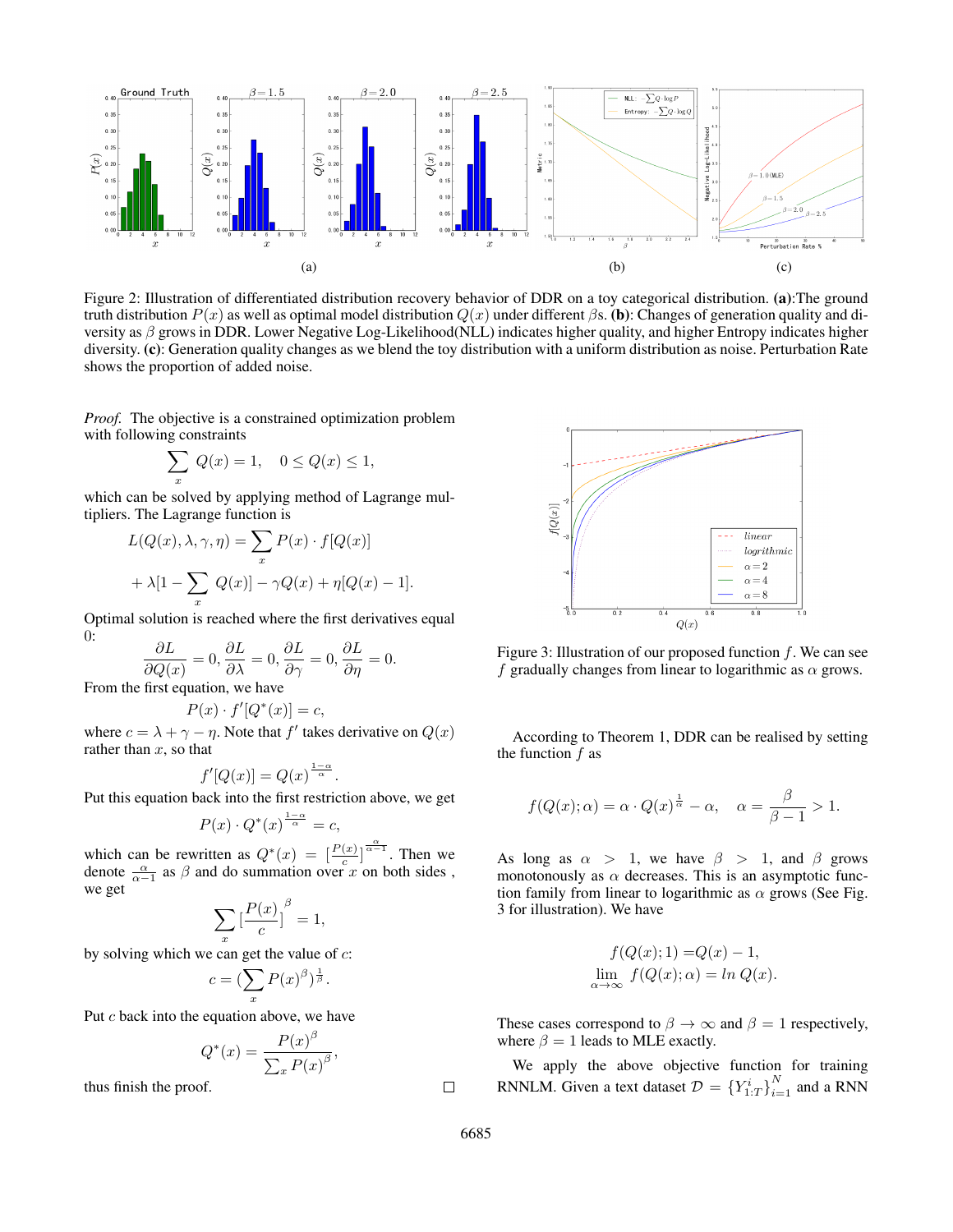language model Q, the loss function is defined as follows:

$$
\mathcal{L}(\mathcal{D}; \alpha) = -\frac{1}{N} \sum_{i=1}^{N} \alpha \cdot Q(Y_{1:T}^i)^{\frac{1}{\alpha}} \n= -\frac{\alpha}{N} \sum_{i=1}^{N} \prod_{t=1}^{T} Q(y_t^i | Y_{1:t-1}^i)^{\frac{1}{\alpha}} \n= -\frac{\alpha}{N} \sum_{i=1}^{N} exp\left\{\frac{1}{\alpha} \sum_{t=1}^{T} log Q(y_t^i | Y_{1:t-1}^i)\right\}.
$$

Constant terms are omitted for simplicity. We can see that the optimization can be conducted similarly to MLE, without costly adversarial training or reinforcement learning process, as compared to SeqGAN and LeakGAN.

## 5 Experiments

In this section, we conduct experiments on both synthetic and real datasets to compare our proposed DDR with other baselines, including RNNLM, SeqGAN and LeakGAN.

## 5.1 Empirical Settings

Following the experiment settings in (Guo et al. 2017), we conduct experiments on synthetic data, MSCOCO Image Caption dataset (Chen et al. 2015) and EMNLP2017 WMT News dataset<sup>1</sup>. We compare our results with three baseline methods, including RNNLM trained with MLE, SeqGAN (Yu et al. 2017), and LeakGAN (Guo et al. 2017).

For each dataset, architecture of the RNN part used for generation (also called the generator) in each models are kept the same. The generators all contain an embedding layer, an LSTM layer, and a softmax output layer. The architecture of discriminators and managers in SeqGAN and LeakGAN remain unchanged. Embedding dimensions and number of LSTM hidden nodes are all set to 32 on synthetic data and 128 on other two datasets. All models are trained using the Adam optimizer (Kingma and Ba 2014). Similar to SeqGAN and LeakGAN, we also pre-train our model using MLE before applying DDR.

For our DDR method in each experiment, we only report the results on some picked  $\alpha$ s according to different datasets and neglect those causing extremely low diversity.

#### 5.2 Experiments on Synthetic Data

We first test generation quality of DDR on synthetic data, under which setting we know the real data distribution in advance. We follow exactly the same setting as (Yu et al. 2017), and use the same oracle model  $G_{oracle}$ . An RNN model with LSTM is adopted, with all parameters initialized following the normal distribution  $\mathcal{N}(0, 1)$ . 10,000 sequences of length 20 are sampled using the oracle model, which constitute the training set. We use *Negative Log-Likelihood(NLL)* as quality evaluation metric, which is defined as

$$
NLL = -\mathbb{E}_{Y_{1:T}} \sim Q \left[ \sum_{t=1}^{T} \log G_{oracle}(y_t|Y_{1:t-1}) \right],
$$



Figure 4: Evaluation of quality and diversity on synthetic dataset. Lower NLL indicates higher quality, and higher Distinct-3 indicates higher diversity.

where Q still denotes the distribution learned by generation models. This is a metric used in many works (Yu et al. 2017; Lin et al. 2017; Guo et al. 2017), which is representative of generation quality since a higher probability under the real distribution indicates higher chance to pass the Turing Test as explained in (Yu et al. 2017). For the diversity evaluation metric, we use *Distinct-*n(Li et al. 2015), which estimates the richness of distinct n-grams in generated samples. The value is the number of distinct  $n$ -grams divided by total number of *n*-grams. Here we set  $n = 3$  according to the maximal sequence length 20, and evaluate on 5,000 random generated samples.

The results are shown in Fig. 4. We see that DDR consistently outperforms MLE on quality evaluation for all  $\alpha s$ , showing a good substitution of MLE for higher generation quality. As we lowering the value of  $\alpha$ , the generation quality gradually increases. Although the diversity is also decreasing, DDR achieves competitive quality compared with SeqGAN and LeakGAN at their corresponding diversity level. Moreover,  $\alpha$  can be further lowered for even higher generation quality than all baseline methods. The qualitydiversity curve of DDR is quite smooth, showing flexible trade-off control with the parameter  $\alpha$ . Notice that DDR has approximately the same training overhead with MLE, which is much more time-efficient than SeqGAN and LeakGAN. We also observe that the evaluation of real data is far above all models on this synthetic dataset, this can be explained by the random initialization of parameters, causing the real distribution near uniform, where almost no training data can be viewed as noise under NLL evaluation.

#### 5.3 Experiments on Real Data

We also conduct experiments on real text data. We use two public datasets, MSCOCO Image Caption dataset and EMNLP2017 WMT News dataset.

MSCOCO dataset contains natural images and their corresponding human-labeled descriptions. We only use the captions in our experiments. The whole dataset contains 417,126 sentences. We follow (Guo et al. 2017) to do the preprocessing and use exactly the same final training and

<sup>1</sup> http://statmt.org/wmt17/translation-task.html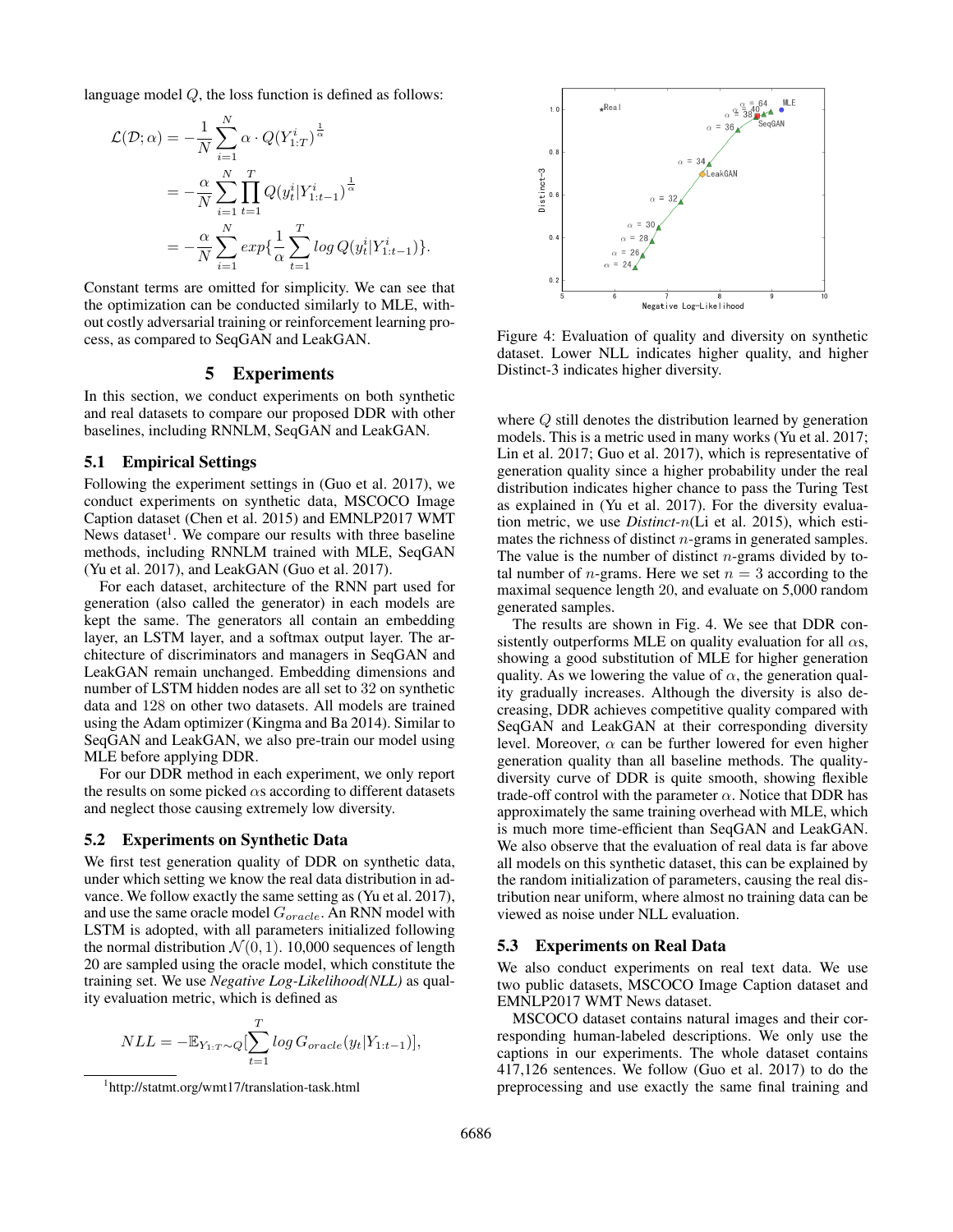

Figure 5: Evaluation of quality and diversity on MSCOCO and WMT dataset. Higher BLEU-n and Distinct-n indicates higher quality and diversity respectively.

test set. Words with frequency lower than 10 as well as the sentences containing them are removed. Then 80,000 unique sentences are sampled to constitute the training set, and another 5,000 unique sentences for the test set. The maximum sentence length is 32 and the vocabulary size is 4,840.

WMT News dataset contains long sentences of News. We use the Europarl part of the dataset in our experiment. The whole dataset contains 2,218,201 sentences. Words with frequency lower than 400 as well as the sentences containing them are removed. Sentences with length shorter than 15 or longer than 50 are also removed. Then we sample 200,000 sentences for the training set and another 10,000 sentences for test set. The final vocabulary size is 6,655.

To evaluate the quality of generated samples, we calculate BLEU scores (Papineni et al. 2002) following (Yu et al. 2017; Lin et al. 2017; Guo et al. 2017). The BLEU score measures n-gram overlap on generated samples with the whole test set as reference, so it reflects the similarity between generated samples and real data. We randomly generate 5,000 samples for each method and report the BLEU-(2 to 5) scores as well as Distinct-(2 to 5) in Fig. 5. We also consider the case where a model achieves high BLEU scores by memorizing and reproducing training data. We remove generated samples which appeared in the training data before quality evaluation, but the BLEU scores make little difference. Therefore, we did not report these results.

According to the results on real datasets, DDR achieves higher generation quality than MLE even with the largest  $\alpha$ . As  $\alpha$  decreases, generation quality increases as diversity drops as trade-off. The parameter  $\alpha$  still provides flexible trade-off control, shown by smooth quality-diversity curves. The result of 2-grams on WMT dataset seems to

be an exception, the reason may be that short  $n$ -grams are not representative enough for long text, since results of longer n-grams all perform as expected. We see that DDR achieves competitive quality with SeqGAN at the same diversity level, however, LeakGAN performs better on WMT dataset but worse on MSCOCO dataset. This can be explained by the specially designed model structure for long text generation in LeakGAN. Even though, DDR shows the ability to outperform LeakGAN on 4 and 5-gram quality evaluation with small  $\alpha s$ , revealing superiority of DDR on quality-diversity trade-off control. Here the evaluation of real data is not far from other models compare with which on synthetic data, since we use a test set for evaluation, thus lots of rare patterns in training data would be viewed as noise.

#### 5.4 Human Evaluation

Since BLEU scores only focus on local structures of text, it may not be sufficient to use them alone for evaluating the generation quality. As a result, we also conduct human evaluation by running a Turing Test on MSCOCO dataset. We invite 10 CS majored Ph.D students, to give scores on generated text samples. For each method, we sample 50 sentences randomly from each trained model. We show some of the generated samples here in Table 1. We mix all samples from different models, and ask the human annotators to make judgements on whether a sample is a real one or not. If the sample is regarded as a real one, it gets +1 score and 0 otherwise. A sample should be regarded as real, as long as one think it is possibly written by a human. Finally, the average score acquired by a model can be viewed as its Turing Test pass rate.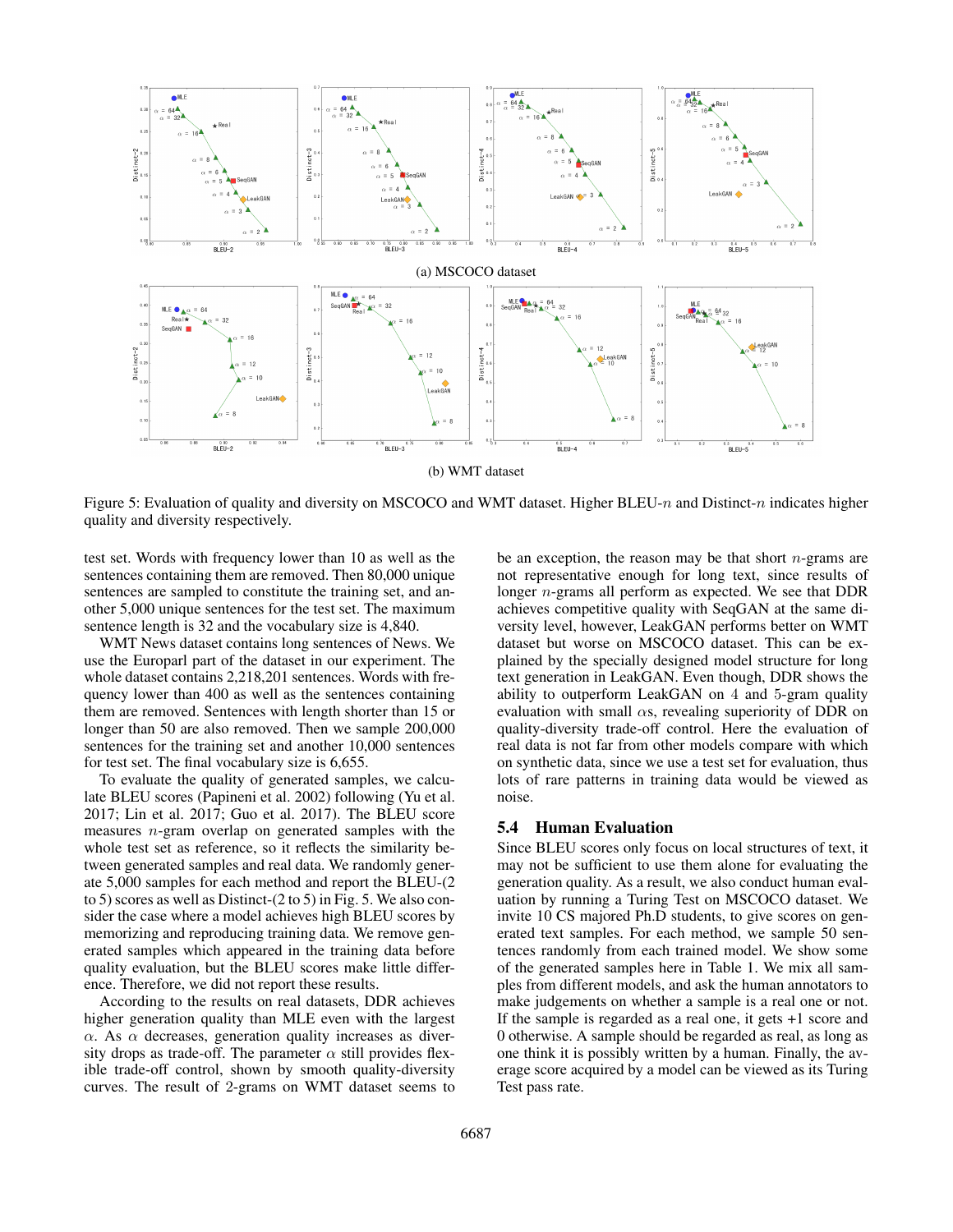Table 1: Generated samples on MSCOCO dataset.

| <b>Method</b>   | <b>Generated samples</b>                                          |  |
|-----------------|-------------------------------------------------------------------|--|
| Real data       | A cat stuck in a car with a slightly opened window.               |  |
|                 | Bicycles, cars and a trash can in a garage.                       |  |
|                 | A lady talking a self portrait in a fancy bathroom.               |  |
|                 | A man standing in a white kitchen with his arms folded.           |  |
| MLE             | Two young children playing a video game on the Nintendo Wii.      |  |
|                 | Two pancakes on a white paper plate with sauce on the plate.      |  |
|                 | A suitcase with vanilla and yellow markings on top of it.         |  |
|                 | Birds flying on a stone bench next to the tree.                   |  |
| SeqGAN          | A group of people standing on top of a snow covered mountain.     |  |
|                 | Two people standing next to each other in the dirt.               |  |
|                 | A brown horse standing next to a white fence on the beach.        |  |
|                 | A cow standing in a grassy area near a body of water.             |  |
| LeakGAN         | A bicycle is locked to a fence by a truck.                        |  |
|                 | The interior of a bathroom with a long mirror and partially tiled |  |
|                 | walls.                                                            |  |
|                 | A small bathroom has toilet, medicine cabinet, and small sink.    |  |
|                 | A woman riding a bicycle down a street in front of shops.         |  |
| <b>DDR</b>      | A woman wearing tennis gear holding a racket and her racquet.     |  |
|                 | A dog sitting on a chair in front of a birthday cake.             |  |
| $(\alpha = 64)$ | A bald man lays on a bed in the yellow floral pot.                |  |
|                 | A girl is flying a kite in the sky into the airport.              |  |
| <b>DDR</b>      | A man is sitting in a chair with a white cat.                     |  |
|                 | A guy is jumping in the air with a skateboard.                    |  |
| $(\alpha = 8)$  | A tall giraffe standing on top of a lush green field.             |  |
|                 | Two women pose in front of a very tall building.                  |  |
| <b>DDR</b>      | A couple of young men playing a game of baseball.                 |  |
|                 | A couple of zebra standing on top of a lush green field.          |  |
| $(\alpha = 2)$  | A red stop sign sitting on the side of a road.                    |  |
|                 | A man hitting a tennis ball with a tennis racquet.                |  |

The human evaluation results are shown in Table 2. We find the Turing Test scores are in accordance with BLEU scores, from which we also see that DDR clearly outperforms all other baseline methods. MLE method has a Turing Test pass rate lower than 50%, which means more than half of its samples contain logical or grammatical errors, showing its insufficiency for high-quality text generation. Our DDR method gets higher pass rate with lower  $\alpha$ , and achieve a high pass rate of 0.932 with the lowest  $\alpha$ , which is even much higher than the ground-truth. This can be explained by the behavior of DDR, that is, DDR promotes generation quality by neglecting bad training instances with low quality.

#### 5.5 Robustness Test

To show proof for the advantage of DDR in fighting with noises, we further run a robustness test on MSCOCO dataset. We add 10% noise samples into the training set and keep the test set unchanged. A noise sample is composed of random words picked from the vocabulary. Due to the randomness, we believe these samples are of low quality and has low probability  $P(x)$ . We expect our method to neglect these samples, that is, to generate similar samples with very low probability, especially with small  $\alpha$ s. We generate 5,000 samples for each model trained on this corrupted dataset, and calculate the percentage of generated bad samples. A generated sample is regarded as bad if its BLUE-2 score on the test set is lower than 0.001.

Table 2: The average Turing Test scores on MSCOCO dataset and percentage of generated bad samples on corrupted MSCOCO dataset.

| Method              | Turing Test Score | Bad Samples % |
|---------------------|-------------------|---------------|
| Ground Truth        | 0.772             |               |
| <b>MLE</b>          | 0.490             | 8.0           |
| SeqGAN              | 0.706             | 2.2           |
| LeakGAN             | 0.758             | 0.0           |
| DDR $(\alpha = 64)$ | 0.586             | 0.4           |
| DDR( $\alpha$ =32)  |                   | 0.1           |
| $DDR(\alpha=16)$    |                   | 0.0           |
| $DDR(\alpha=8)$     | 0.692             | 0.0           |
| $DDR(\alpha=2)$     | 0.932             | 0.0           |

We report the percentage of generated bad samples for each method in Table 2. From the result, we can see that MLE is strongly influenced by the noises, and starts to generate bad samples with a high probability. However, DDR methods are much less influenced, and even totally neglect the impact of bad training instances with a  $\alpha$  smaller than 16. LeakGAN also shows such robustness, but SeqGAN does not. These results show that DDR has the ability to alleviate the influence of noisy data on generation quality, showing robustness against noises as compared with MLE.

#### 6 Conclusion and Future Work

In this paper, we proposed a new differentiated distribution recovery approach to train RNN-based text generation models for higher Turing Test pass rate, instead of the traditional MLE approach. Specifically, the objective function  $\mathbb{E}_{x \sim P} f[Q(x)]$  is used for optimization, with  $f(Q(x); \alpha) =$  $\alpha \cdot Q(x)^{\frac{1}{\alpha}} - \alpha \quad (\alpha > 1)$ . With this objective function, the closed form of the optimal generated probability can be written as  $Q^*(x) = P(x)^{\beta} / \sum_x P(x)^{\beta}$ , with  $\beta = \frac{\alpha}{\alpha - 1} > 1$ . We can see that this kind of optimal generation probability has the ability to eliminate the influences of the noises or rare pattern, thus enhance the quality of generated texts by trading-off some diversity. With the parameter  $\alpha$ , such trade-off can be flexibly controlled. Furthermore, the objective function can be directly optimized with a similar endto-end approach as RNNLM, without expensive adversarial training or reinforcement learning process as in SeqGAN and LeakGAN. Finally, our experiments on both synthetic data and real-world data show clearly the ability of our DDR method to generate competitively high quality texts, as compared with several strong baselines, including SeqGAN and LeakGAN, in terms of both automatic evaluation metrics and human evaluations.

For future work, we plan to apply DDR for conditional text generation tasks, such as image captioning or dialogue generation. We are also interested in investigating deeper on the differences between accurate distribution recovery and differentiated distribution recovery approaches.